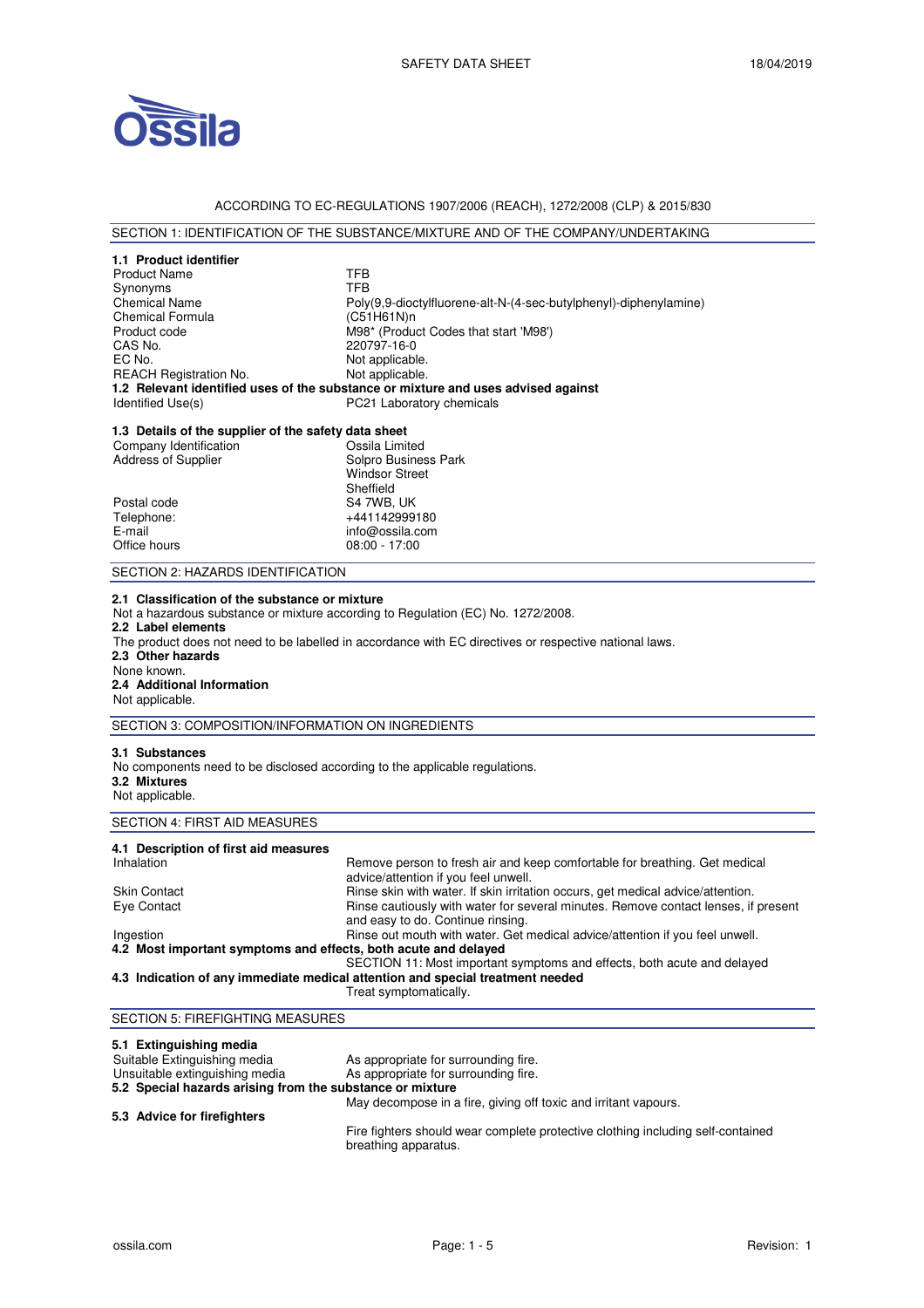

|                                                                                                                                                     | SECTION 6: ACCIDENTAL RELEASE MEASURES                   |                                                                                                                                                                                                                                                   |  |  |
|-----------------------------------------------------------------------------------------------------------------------------------------------------|----------------------------------------------------------|---------------------------------------------------------------------------------------------------------------------------------------------------------------------------------------------------------------------------------------------------|--|--|
| 6.1 Personal precautions, protective equipment and emergency procedures<br>Provide adequate ventilation. Wear protective clothing as per section 8. |                                                          |                                                                                                                                                                                                                                                   |  |  |
|                                                                                                                                                     | 6.2 Environmental precautions                            |                                                                                                                                                                                                                                                   |  |  |
|                                                                                                                                                     | 6.3 Methods and material for containment and cleaning up | Avoid release to the environment.<br>Sweep up spilled substance but avoid making dust. Use vacuum equipment for<br>collecting spilt materials, where practicable. Dispose of contents in accordance with<br>local, state or national legislation. |  |  |
|                                                                                                                                                     | 6.4 Reference to other sections                          |                                                                                                                                                                                                                                                   |  |  |
|                                                                                                                                                     |                                                          | See Also Section 8, 13.                                                                                                                                                                                                                           |  |  |
|                                                                                                                                                     | SECTION 7: HANDLING AND STORAGE                          |                                                                                                                                                                                                                                                   |  |  |
|                                                                                                                                                     | 7.1 Precautions for safe handling                        |                                                                                                                                                                                                                                                   |  |  |
|                                                                                                                                                     |                                                          | Avoid breathing dust/aerosols. Use only in a well-ventilated area. Wear protective                                                                                                                                                                |  |  |
|                                                                                                                                                     |                                                          | clothing as per section 8.<br>7.2 Conditions for safe storage, including any incompatibilities                                                                                                                                                    |  |  |
|                                                                                                                                                     |                                                          | Store in a well-ventilated place. Keep container tightly closed.                                                                                                                                                                                  |  |  |
| Storage temperature                                                                                                                                 |                                                          | Ambient.                                                                                                                                                                                                                                          |  |  |
| Storage life                                                                                                                                        |                                                          | Stable under normal conditions.                                                                                                                                                                                                                   |  |  |
| Incompatible materials<br>7.3 Specific end use(s)                                                                                                   |                                                          | None known.                                                                                                                                                                                                                                       |  |  |
|                                                                                                                                                     |                                                          | Not known. See Section: 1.2.                                                                                                                                                                                                                      |  |  |
|                                                                                                                                                     | SECTION 8: EXPOSURE CONTROLS/PERSONAL PROTECTION         |                                                                                                                                                                                                                                                   |  |  |
| 8.1 Control parameters                                                                                                                              |                                                          |                                                                                                                                                                                                                                                   |  |  |
|                                                                                                                                                     | 8.1.1 Occupational Exposure Limits                       |                                                                                                                                                                                                                                                   |  |  |
|                                                                                                                                                     |                                                          | No Occupational Exposure Limit assigned.                                                                                                                                                                                                          |  |  |
| 8.2 Exposure controls                                                                                                                               |                                                          |                                                                                                                                                                                                                                                   |  |  |
|                                                                                                                                                     | 8.2.1. Appropriate engineering controls                  | Ensure adequate ventilation. A washing facility/water for eye and skin cleaning<br>purposes should be present.                                                                                                                                    |  |  |
|                                                                                                                                                     | 8.2.2. Personal protection equipment<br>Eye Protection   | Wear eye protection with side protection (EN166).                                                                                                                                                                                                 |  |  |
|                                                                                                                                                     | Skin protection                                          | Wear protective clothing and gloves: Impervious gloves (EN 374).                                                                                                                                                                                  |  |  |
|                                                                                                                                                     |                                                          |                                                                                                                                                                                                                                                   |  |  |
|                                                                                                                                                     | Respiratory protection                                   | Normally no personal respiratory protection is necessary.                                                                                                                                                                                         |  |  |
|                                                                                                                                                     | Thermal hazards                                          | None known.                                                                                                                                                                                                                                       |  |  |
|                                                                                                                                                     |                                                          | Environmental Exposure Controls Avoid release to the environment.                                                                                                                                                                                 |  |  |

# SECTION 9: PHYSICAL AND CHEMICAL PROPERTIES

#### **9.1 Information on basic physical and chemical properties**

| Appearance                              | Solid powder/fibres |  |
|-----------------------------------------|---------------------|--|
|                                         | Colour: Pale yellow |  |
| Odour                                   | Not known.          |  |
| Odour threshold                         | Not known.          |  |
| рH                                      | Not known.          |  |
| Melting point/freezing point            | Not known.          |  |
| Initial boiling point and boiling range | Not known.          |  |
| <b>Flash Point</b>                      | Not known.          |  |
| Evaporation rate                        | Not known.          |  |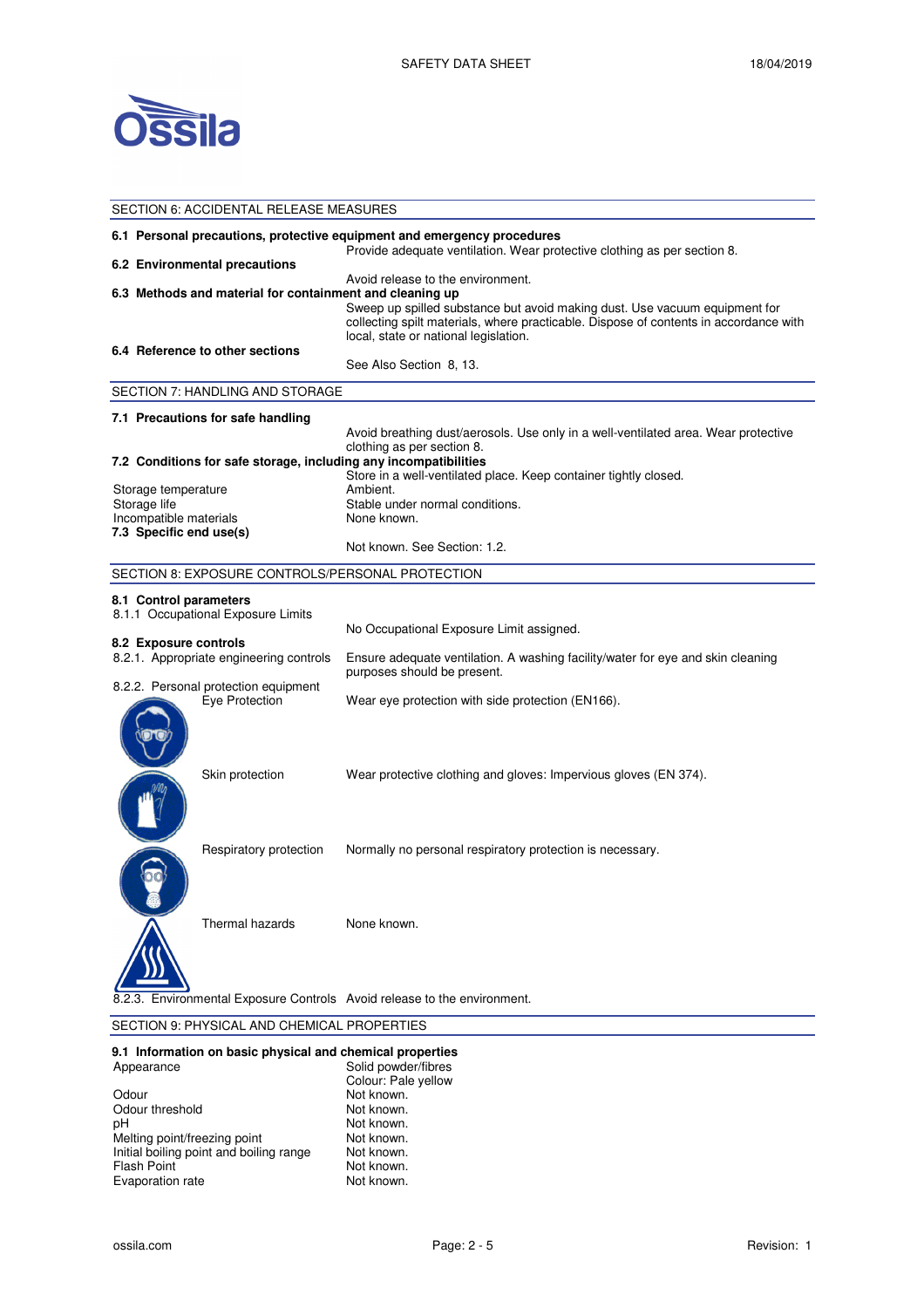

| Flammability (solid, gas)<br>Upper/lower flammability or explosive<br>limits | Not known.<br>Not known.                                 |
|------------------------------------------------------------------------------|----------------------------------------------------------|
| Vapour pressure                                                              | Not known.                                               |
| Vapour density                                                               | Not known.                                               |
| Density (g/ml)                                                               | Not known.                                               |
| Relative density<br>Solubility(ies)                                          | Not known.<br>Solubility (Water): Not known.             |
|                                                                              | Solubility (Other): Chloroform, tetrahyrdofuran, toluene |
| Partition coefficient: n-octanol/water                                       | Not known.                                               |
| Auto-ignition temperature                                                    | Not known.                                               |
| Decomposition Temperature (°C)                                               | Not known.                                               |
| Viscosity                                                                    | Not known.                                               |
| Explosive properties                                                         | Not known.                                               |
| Oxidising properties<br>9.2 Other information                                | Not known.                                               |
|                                                                              | None.                                                    |
|                                                                              |                                                          |
| SECTION 10: STABILITY AND REACTIVITY                                         |                                                          |
| 10.1 Reactivity                                                              |                                                          |
|                                                                              | None anticipated.                                        |
| 10.2 Chemical Stability                                                      | Stable under normal conditions.                          |
| 10.3 Possibility of hazardous reactions                                      |                                                          |
|                                                                              | Not known.                                               |
| 10.4 Conditions to avoid                                                     |                                                          |
|                                                                              | Not known.                                               |
| 10.5 Incompatible materials                                                  | Not known.                                               |
| 10.6 Hazardous decomposition products                                        |                                                          |
|                                                                              | No hazardous decomposition products known.               |
| SECTION 11: TOXICOLOGICAL INFORMATION                                        |                                                          |
|                                                                              |                                                          |
| 11.1 Information on toxicological effects                                    |                                                          |
| Acute toxicity - Ingestion                                                   | Not classified.                                          |
| Acute toxicity - Skin Contact<br>Acute toxicity - Inhalation                 | Not classified.<br>Not classified.                       |
| Skin corrosion/irritation                                                    | Not classified.                                          |
| Serious eye damage/irritation                                                | Not classified.                                          |
| Skin sensitization data                                                      | Not classified.                                          |
| Respiratory sensitization data                                               | Not classified.                                          |
| Germ cell mutagenicity                                                       | Not classified.                                          |
| Carcinogenicity                                                              | Not classified.                                          |
| Reproductive toxicity                                                        | Not classified.                                          |
| Lactation                                                                    | Not classified.                                          |
| STOT - single exposure<br>STOT - repeated exposure                           | Not classified.<br>Not classified.                       |
| Aspiration hazard                                                            | Not classified.                                          |
| 11.2 Other information                                                       |                                                          |
|                                                                              | Not known.                                               |
| SECTION 12: ECOLOGICAL INFORMATION                                           |                                                          |
|                                                                              |                                                          |
|                                                                              |                                                          |
| 12.1 Toxicity                                                                |                                                          |
| Toxicity - Aquatic invertebrates                                             | Not known.                                               |
| Toxicity - Fish                                                              | Not known.                                               |
| Toxicity - Algae                                                             | Not known.                                               |
| Toxicity - Sediment Compartment                                              | Not classified.                                          |
| Toxicity - Terrestrial Compartment                                           | Not classified.                                          |
| 12.2 Persistence and Degradation                                             | Not known.                                               |
| 12.3 Bioaccumulative potential                                               |                                                          |
|                                                                              | Not known.                                               |
| 12.4 Mobility in soil                                                        | Not known.                                               |

12.5 Results of PBT and vPvB ass Not known.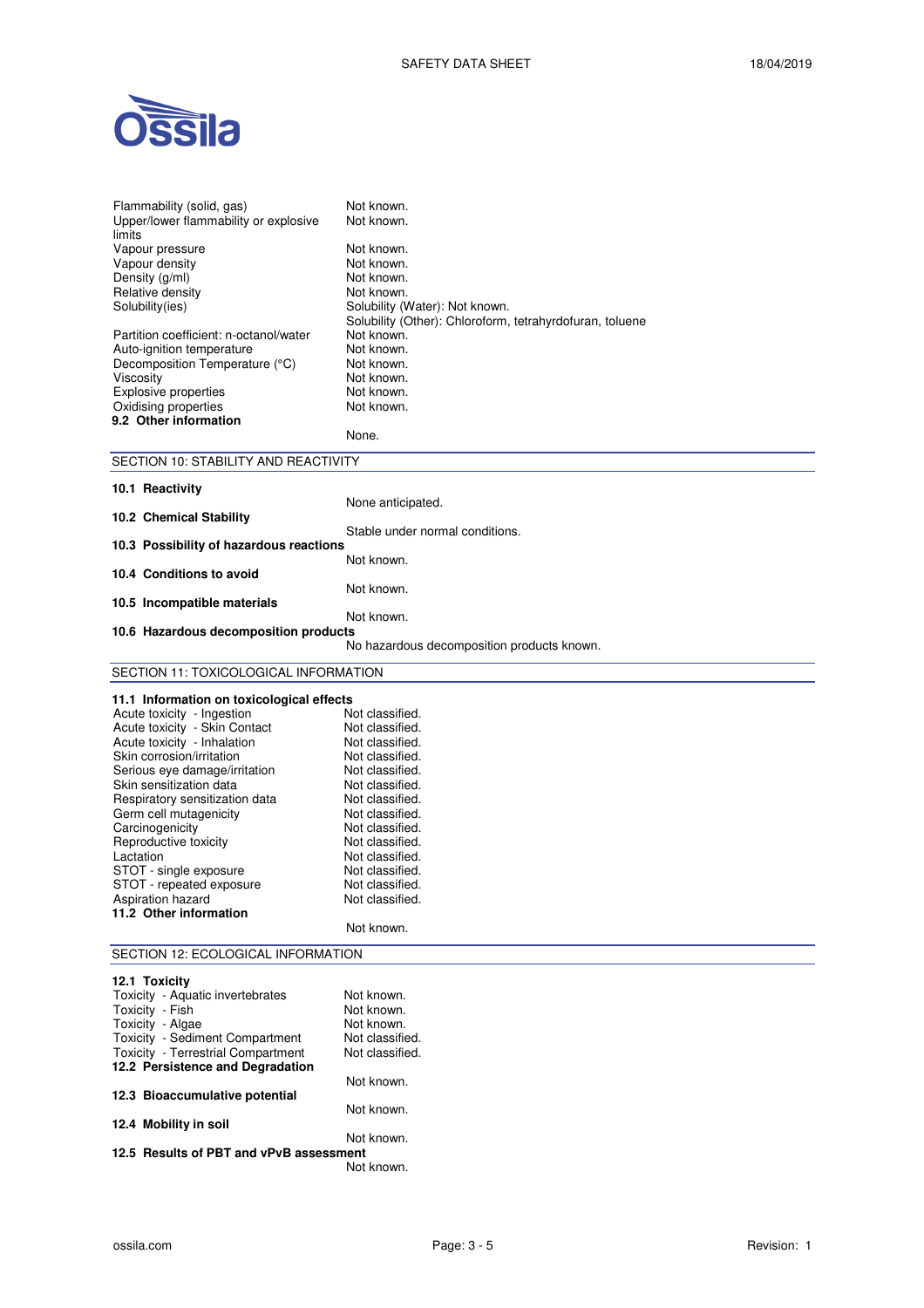

| 12.6 Other adverse effects                                                                                                                                                                                                                                                                                                                                        |                                                                                                                                                                                                                                                                            |  |  |  |
|-------------------------------------------------------------------------------------------------------------------------------------------------------------------------------------------------------------------------------------------------------------------------------------------------------------------------------------------------------------------|----------------------------------------------------------------------------------------------------------------------------------------------------------------------------------------------------------------------------------------------------------------------------|--|--|--|
|                                                                                                                                                                                                                                                                                                                                                                   | Not known.                                                                                                                                                                                                                                                                 |  |  |  |
| <b>SECTION 13: DISPOSAL CONSIDERATIONS</b>                                                                                                                                                                                                                                                                                                                        |                                                                                                                                                                                                                                                                            |  |  |  |
| 13.1 Waste treatment methods                                                                                                                                                                                                                                                                                                                                      | Dispose of contents in accordance with local, state or national legislation. Recycle<br>only completely emptied packaging. Normal disposal is via incineration operated by<br>an accredited disposal contractor. Send to a licensed recycler, reclaimer or<br>incinerator. |  |  |  |
| 13.2 Additional Information                                                                                                                                                                                                                                                                                                                                       | Disposal should be in accordance with local, state or national legislation.                                                                                                                                                                                                |  |  |  |
| <b>SECTION 14: TRANSPORT INFORMATION</b>                                                                                                                                                                                                                                                                                                                          |                                                                                                                                                                                                                                                                            |  |  |  |
| IATA/IMO/RID/ADR                                                                                                                                                                                                                                                                                                                                                  | Not classified as hazardous for transport.                                                                                                                                                                                                                                 |  |  |  |
| <b>SECTION 15: REGULATORY INFORMATION</b>                                                                                                                                                                                                                                                                                                                         |                                                                                                                                                                                                                                                                            |  |  |  |
| European Regulations - Authorisations and/or Restrictions On Use<br>Candidate List of Substances of Very<br>High Concern for Authorisation<br>REACH: ANNEX XIV list of substances<br>subject to authorisation<br>REACH: Annex XVII Restrictions on the<br>manufacture, placing on the market and<br>use of certain dangerous substances,<br>mixtures and articles | 15.1 Safety, health and environmental regulations/legislation specific for the substance or mixture<br>Not listed<br>Not listed<br>Not listed                                                                                                                              |  |  |  |
| Community Rolling Action Plan (CoRAP) Not listed<br>Regulation (EC) N° 850/2004 of the<br>European Parliament and of the Council<br>on persistent organic pollutants<br>Regulation (EC) N° 1005/2009 on                                                                                                                                                           | Not listed<br>Not listed                                                                                                                                                                                                                                                   |  |  |  |
| substances that deplete the ozone layer<br>Regulation (EU) N° 649/2012 of the<br>European Parliament and of the Council<br>concerning the export and import of<br>hazardous chemicals<br><b>National regulations</b>                                                                                                                                              | Not listed                                                                                                                                                                                                                                                                 |  |  |  |
| Other<br>15.2 Chemical Safety Assessment<br>$\overline{z}$                                                                                                                                                                                                                                                                                                        | Not known.<br>A REACH chemical safety assessment has not been carried out.                                                                                                                                                                                                 |  |  |  |

### SECTION 16: OTHER INFORMATION

The following sections contain revisions or new statements:

## **LEGEND**